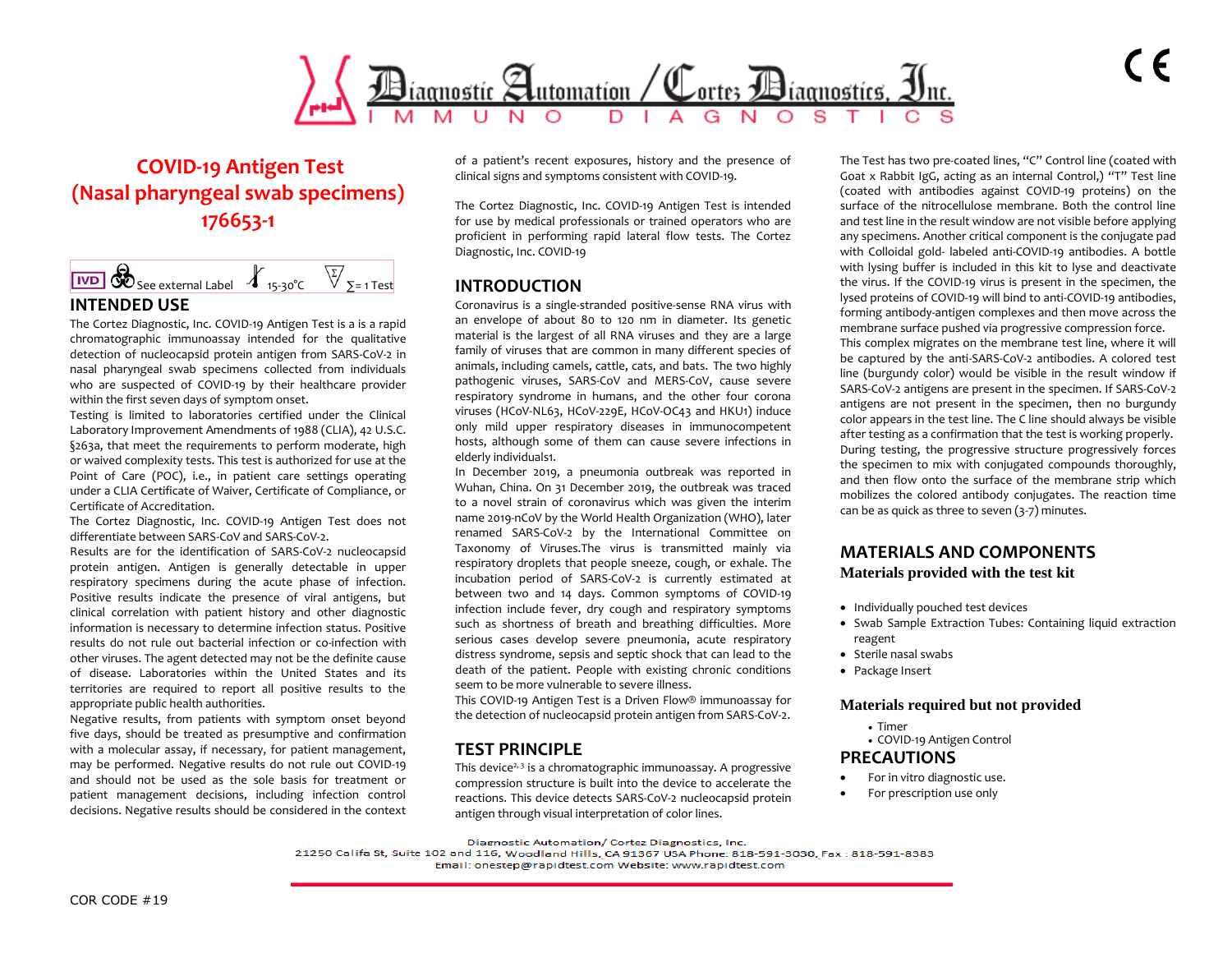

- This test has been authorized only for the detection of proteins from SARS-CoV-2, not for any other viruses or pathogens.
- This test is only authorized for the duration of the declaration that circumstances exist justifying the authorization of emergency use of in vitro diagnostic tests for detection and/or diagnosis of COVID-19 under Section 564(b)(1) of the Act, 21 U.S.C. § 360bbb-3(b)(1), unless the authorization is terminated or revoked sooner.
- The instructions must be followed exactly to obtain accurate results.
- Do not remove the test from its sealed pouch until prior to use.
- Do not use expired devices and reagents.
- Use appropriate precautions in the collection, handling, storage, and disposal of patient samples and used kit contents.
- Use of Nitrile, Latex (or equivalent) gloves is recommended when handling patient samples.
- Inadequate or inappropriate sample collection, storage, and transport may yield false test results.
- Sample collection and handling procedures require specific training and guidance.
- To obtain the most sensitive results, directly test patient specimens without transport media.
- To obtain accurate results, do not use visually bloody or overly viscous samples.
- Testing should be performed in an area with adequate ventilation.
- Dispose of containers and unused contents in accordance with Federal, State, and Local regulatory requirements.

## **KIT STORAGE AND STABILITY**

- Store the kit at 15-30°C out of direct sunlight. Kit materials are stable until the expiration date printed on the label.
- 2. Do not freeze the kit.
- 3. Exposing the kit to temperatures over 86°F (30°C) may reduce the shelf life or cause malfunction of the device.



## **SPECIMEN STORAGE**

- Specimens should be tested as soon as possible after collection; or Stored at 2-8°C for 72 hours.
- If long-term storage is required, store at -20 °C for up to 3 months, or store at -80 °C for 1 year.
- Avoid repeat freezing and thawing.

### **For** *in vitro* **diagnostic use only. Rx Only**

- Wear suitable protective clothing, gloves, and eye/face protection when handling the contents of this kit.
- Wash hands thoroughly after handling.

## **TEST COMPONENTS**



## **SPECIMEN COLLECTION & PREPARATION**

**IMPORTANT:** Proper specimen collection, storage, and transport are critical for the performance of this device.

Use standard clinical methods to collect nasal pharyngeal specimens.

### **1. Nasal Pharyngeal Specimen:**

Tilt the patient's head back 70 degrees. Have the patient close his/her eyes as this helps minimize discomfort. Gently insert the swab through one of the nostrils and horizontally into the nasal passage up to the measured distance on the swab shaft or until resistance is met. Rotate the swab 2-3 times and then hold the swab in place for 5-10 seconds for better specimen absorption.

## **SPECIMEN TRANSFER TO EXTRACTION TUBE**



2.After collecting specimens with swab, insert the swab head into the liquid in extraction tube and swirl a minimum of three (3) times then leave in place for one (1) minute.



3.When removing swab, squeeze the sides of extraction tube pressing the swab head against the inside of extraction tube to extract as much liquid as possible into the tube. Then close the dropper tip and tightly seal the extraction tube

Diagnostic Automation/ Cortez Diagnostics, Inc.

21250 Califa St, Suite 102 and 116, Woodland Hills, CA 91367 USA Phone: 818-591-3030, Fax: 818-591-8383 Email: onestep@rapidtest.com Website: www.rapidtest.com

COR CODE #19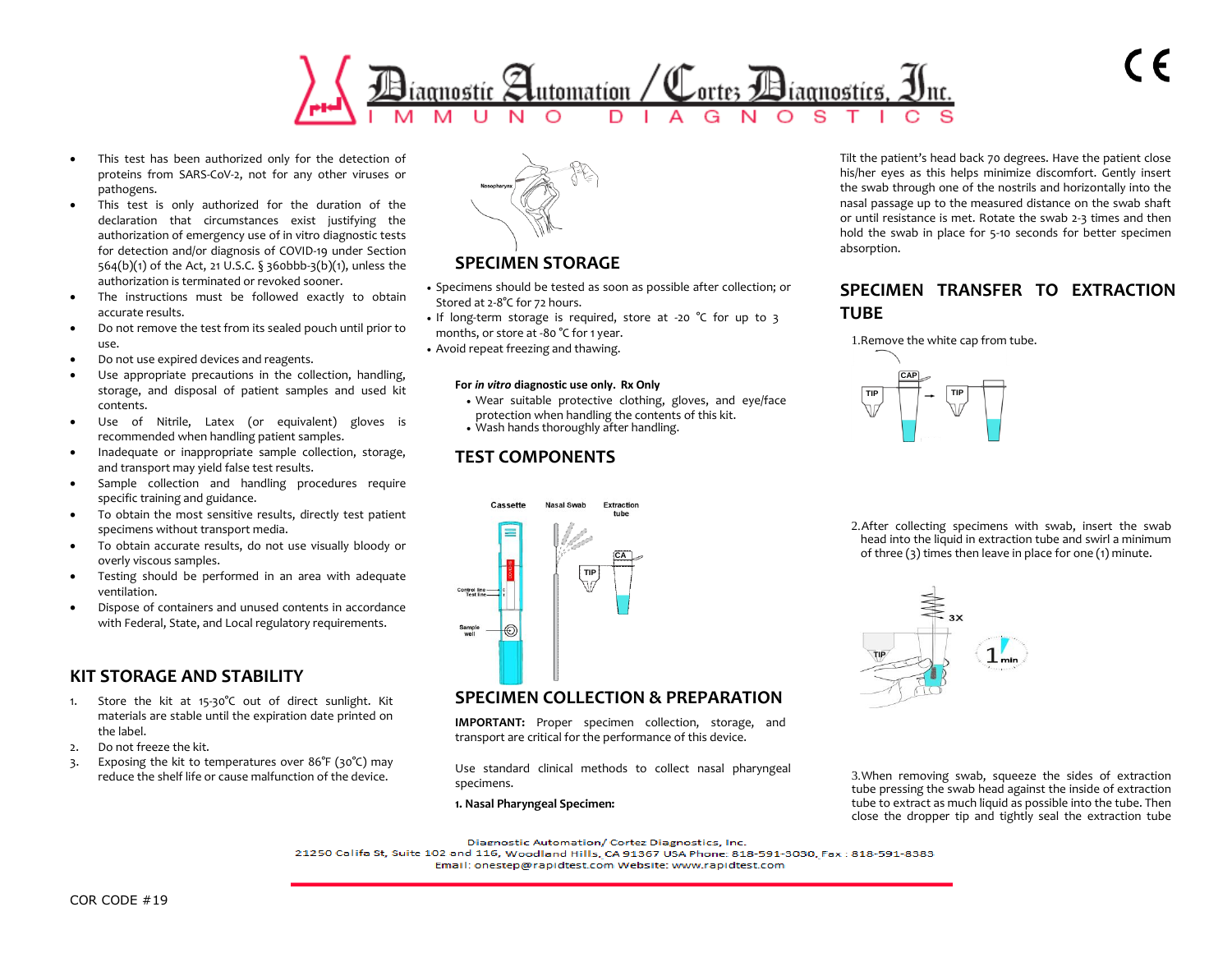

with specimen.

## **ASSAY PROCEDURE**

- 1. Prior to testing, specimen and all components of the kit must be equilibrated to room temperature.
- 2. Remove the cassette from the foil pouch. Do not open pouch until ready to perform the test. **\*Note: Do not pull the cap off the device.**



3. Squeeze the extraction tube and apply two (2) drops vertically into the sample well of the cassette.



4. Wait until the Burgundy color flow appears in the Result Window near the T line before closing the cap.



5. Close the cap of test device with force until it clicks. Start the timer. Read the result in three to seven (3-7) minutes.



## **INTERPRETATION OF THE TEST RESULT**



- 1. A colored band will appear in the top section of the result window to show that the test is working properly. This band is control line (C).
- 2. A colored band will appear in the lower section of the result window. This band is test line of SARS-CoV-2 antigen (T).
- 3. Even if the control line is faint, or the test line isn't uniform, the test should be considered to be performed properly and the test result should be interpreted as a positive result.
- 4. If the test is invalid, a new test should be performed with a new sample and a new extraction tube and test device.
- 5. Invalid results may relate to insufficient volume of specimen and/or incorrect testing procedure. Review the procedure and repeat the test using a new test device.

\*The presence of any line no matter how faint the result is considered positive.

\*Positive results should be considered in conjunction with the clinical history and other data available.

### **PERFORMANCE CHARACTERISTICS Clinical Agreement Study**

211 clinical samples were collected and evaluated in triplicate in the United States. The clinical findings compared to a COVID-19 molecular assay are shown as follows:

| <b>Method</b>        |                | <b>PCR</b> |                   | <b>Total</b>   |
|----------------------|----------------|------------|-------------------|----------------|
| <b>COVID-</b>        | <b>Results</b> |            | Positive Negative | <b>Results</b> |
| 19                   | Positive       | 37         |                   | 40             |
| Antigen              | Negative       |            | 168               | 171            |
| <b>Test</b>          |                |            |                   |                |
| <b>Total Results</b> |                | 40         | 171               | 211            |

### **Relative Sensitivity: 92.5% 95% CI (85.2 – 99.8%) Relative Specificity: 98.2% 95% CI (94.9 – 99.6%)**

### **Analytical Performance**

#### **a) Limit of Detection (LoD):**

The limit of detection was determined with inactivated SARS-CoV-2 viral culture and has been evaluated **at 2.8 x10<sup>3</sup> TCID50/mL.**

### **b) Cross-Reactivity:**

Cross-reactivity and potential interference was evaluated by testing various microorganisms, viruses and negative matrixes. The final concentration of the organisms and viruses are documented in the Table below.

| Organism                    | Concentrati                                    | Cross-          |
|-----------------------------|------------------------------------------------|-----------------|
|                             | ons                                            | <b>Reactive</b> |
|                             |                                                | <b>Results</b>  |
|                             | $10^{15}$<br>1.14<br>$\mathsf{x}$              | <b>Negative</b> |
| <b>Adenovirus type1</b>     | PFU                                            |                 |
|                             | $x$ 10 <sup><math>\land</math></sup> 6<br>6.69 | <b>Negative</b> |
| Adenovirus type 7           | <b>PFU</b>                                     |                 |
| <b>Bordetella pertussis</b> | $10^{6}$<br>$\boldsymbol{\mathsf{x}}$<br>1.17  | <b>Negative</b> |
|                             | CFU                                            |                 |
| Candida albicans            | $10^{6}$<br>$\mathsf{x}$<br>2.13               | <b>Negative</b> |
|                             |                                                |                 |

Diagnostic Automation/ Cortez Diagnostics, Inc.

21250 Califa St, Suite 102 and 116, Woodland Hills, CA 91367 USA Phone: 818-591-3030, Fax: 818-591-8383 Email: onestep@rapidtest.com Website: www.rapidtest.com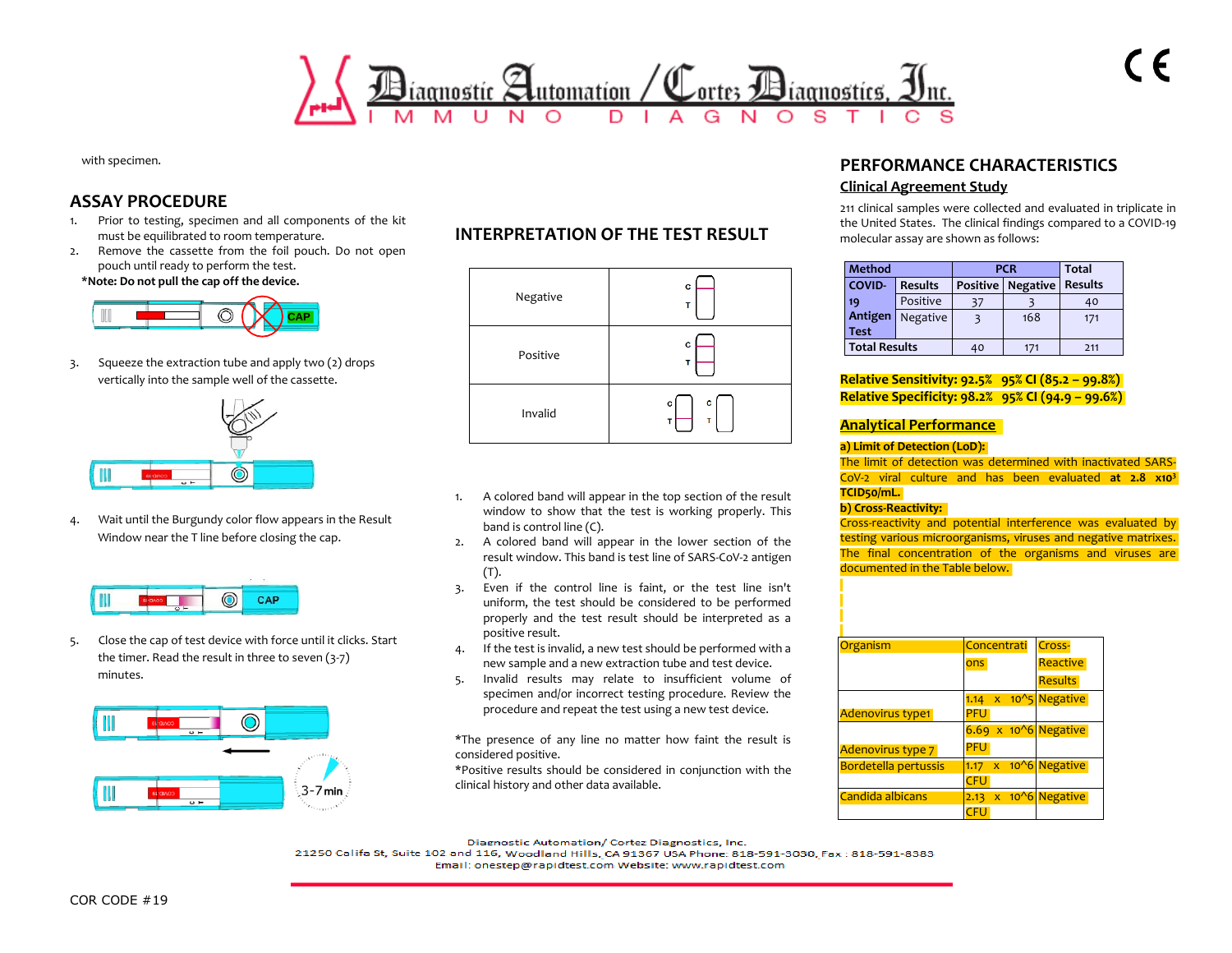

| Organism                                                                                                | Concentrati                                                 | Cross-                                    |
|---------------------------------------------------------------------------------------------------------|-------------------------------------------------------------|-------------------------------------------|
|                                                                                                         | ons                                                         | Reactive                                  |
|                                                                                                         |                                                             | Results                                   |
| Chlamydia                                                                                               |                                                             | Negative                                  |
| pneumoniae                                                                                              |                                                             |                                           |
| Cytomegalovirus                                                                                         | 2.9<br>PFU                                                  | x 10^5 Negative                           |
| Enterovirus                                                                                             | $1.06 \times 10^{4}$ 5 Negative<br>PFU                      |                                           |
| Haemophilus<br>influenzae                                                                               | 4.4 x 10^6 Negative<br><b>CFU</b>                           |                                           |
| Human corona virus<br>229E                                                                              | 8.82 x 10 <sup>^</sup> 5 Negative<br>PFU                    |                                           |
| Human corona virus<br><b>NL63</b>                                                                       | 1.19 $x$ 10 <sup><math>\land</math></sup> 5 Negative<br>PFU |                                           |
| Human corona virus<br>OC43                                                                              | 6.69 $\times$ 10 <sup>^</sup> 5 Negative<br>PFU             |                                           |
| Human<br>metapneumovirus                                                                                | 1.19<br>PFU                                                 | x10^5 Negative                            |
| Human parainfluenza<br>type 1                                                                           | 2.92<br>PFU                                                 | x 10^5 Negative                           |
| Human parainfluenza<br>type 2                                                                           | 1.06<br>PFU                                                 | $\overline{x}$ 10 <sup>^</sup> 5 Negative |
| Human parainfluenza<br>type 3                                                                           | 5.96<br>PFU                                                 | $\overline{x}$ 10 <sup>^</sup> 5 Negative |
| Human parainfluenza<br>type 4                                                                           | 8.05 x 10^5 Negative<br>PFU                                 |                                           |
| Pooled human nasal<br>wash-to represent<br>diverse microbial flora<br>in the human<br>respiratory tract | N/A                                                         | Negative                                  |
| Human corona virus N/A<br>HKU1 In-silico (protein<br>blast)                                             |                                                             | Negative                                  |
| Influenza A (H <sub>1</sub> N <sub>1</sub> )                                                            | 1.0<br>$\mathsf{X}$<br>PFU                                  | 10^5 Negative                             |

| Organism                | Concentrati                              | Cross-        |
|-------------------------|------------------------------------------|---------------|
|                         | ons                                      | Reactive      |
|                         |                                          | Results       |
| Influenza B             | 1.75 $\times$ 10 <sup>^</sup> 5 Negative |               |
|                         | PFU                                      |               |
| Legionella              | $1.88 \times 10^{6}$ Negative            |               |
| pneumophila             | CFU                                      |               |
| <b>MERS-coronavirus</b> | 6.23 $\times$ 10 <sup>^</sup> 5 Negative |               |
| (protein blast)         | PFU                                      |               |
| Moraxella catarrhalis   | 9.4 X<br><b>CFU</b>                      | 10^6 Negative |
| Mycobacterium           | $6.86 \times 10^{6}$ Negative            |               |
| tuberculosis avirulent  | CFU                                      |               |
| Mycobacterium           | N/A                                      | Negative      |
| tuberculosis In-silico  |                                          |               |
| (protein blast)         |                                          |               |
| Mycoplasma              | 3.16 x 10^6 Negative                     |               |
| pneumoniae              | CFU                                      |               |
| Pneumocystis jirovecii  | 1.56<br>x<br><b>CFU</b>                  | 10^6 Negative |
| Respiratory syncytial   | $1.97 \times$                            | 10^5 Negative |
| virus Type B            | PFU                                      |               |
| Rhinovirus Type 1A      | $2.92 \times$<br>PFU                     | 10^5 Negative |
| SARS-coronavirus (In    | 1 x 10 ^5 PFU Negative                   |               |
| silico) (protein blast) |                                          |               |
| Streptococcus           | 2.78 x 10^6 Negative                     |               |
| pneumoniae              | CFU                                      |               |
| Streptococcus           | 1.64 x 10^6 Negative                     |               |
| pyogenes                | CFU                                      |               |

#### **C) Endogenous Interference Substances Studies:**

A study was performed demonstrate that twenty-six (26) potentially interfering substances that may be found in the upper respiratory tract do not cross-react or interfere with the detection of SARS-CoV-2 in the Cortez Diagnostic, Inc. COVID-19 Antigen Test



Diagnostic Automation/ Cortez Diagnostics, Inc.

21250 Califa St, Suite 102 and 116, Woodland Hills, CA 91367 USA Phone: 818-591-3030, Fax: 818-591-8383 Email: onestep@rapidtest.com Website: www.rapidtest.com

The Cortez Diagnostic, Inc. with Driven Flow® COVID-19 Antigen Test has a built-in (internal) procedural control, the C line. For daily quality control, it is recommended to record the result for each test run. The appearance of a burgundy red C line for COVID-19 Antigen Test indicates that the test has been

 $\epsilon$ 

| Analyte                                    | Concentration |
|--------------------------------------------|---------------|
| Chloraseptic, (Benzocaine, Menthol)        | $0.7$ g/mL    |
| Chlorpheniramine                           | 5 mg/mL       |
| Crest Prohealth Advanced                   | 25%           |
| Cromolyn                                   | 15% v/v       |
| Flonase-Fluticasone                        | 5%            |
| 4-Acetamidophenol                          | 10 mg/mL      |
| Ephedrine                                  | 20 mg/mL      |
| Guaiacol glyceryl ether                    | 20 mg/mL      |
| Halls Relief Cherry Flavor - Menthol       | $0.8$ mg/mL   |
| Listerine Cool Mint                        | 25%           |
| Mucin                                      | 2.5mg/mL      |
| Mupirocin                                  | 10 mg/mL      |
| Nasocort Allergy 24-hour-Triamcinolone     | 5%            |
| Naso GEL (NeilMed)                         | $5\%$ v/v     |
| Neo-Synephrine-Phenylephrine hydrochloride | 5%            |
| Oseltamivir Phosphate (Tamiflu)            | 5 mg/mL       |
| Oxymetazoline                              | 15% v/v       |
| Phenylephrine                              | 15% v/v       |
| Phenylpropanolamine                        | 20 mg/mL      |
| Phenol                                     | 15% v/v       |
| Rhinocort-Budesonide Glucocorticoid        | 5%            |
| Saline Nasal Spray                         | 15%           |
| Tobramycin                                 | 1.25 mg/mL    |
| Zanamivir                                  | 282.0 ng/mL   |
| Zicam Cold Remedy                          | 5%            |
| Whole Blood                                | 5%            |

performed correctly, including that the proper volume of specimen has been absorbed and the specimen flow has

COR CODE #19